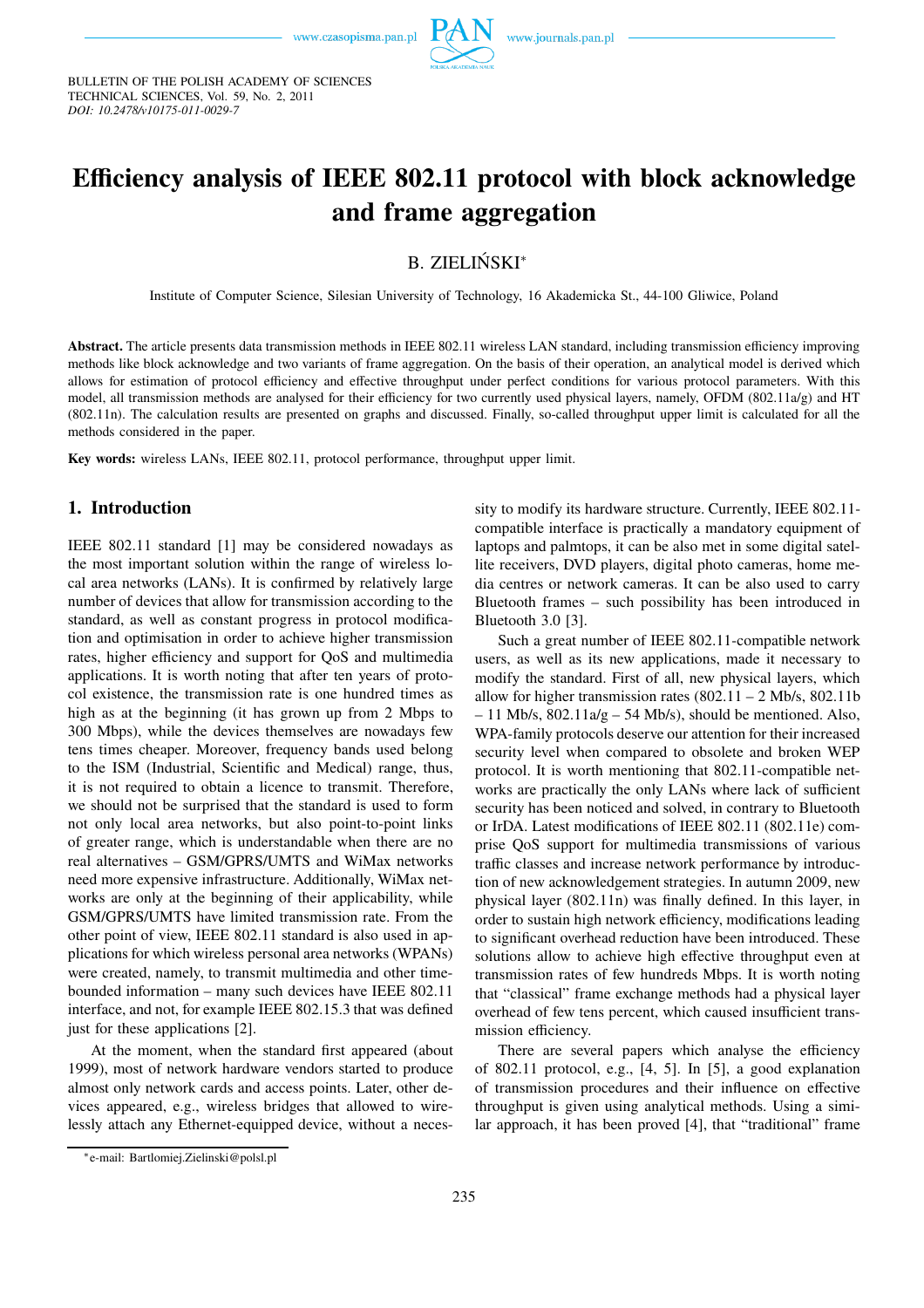

exchange rule has a throughput upper limit (TUL) of about 75 Mbps even when transmission rate is infinite. However, new transmission methods have been introduced in 802.11 standard since then. In this paper, using methods similar to those shown in [4, 5], these transmission procedures are analyzed and compared to the "traditional" one. Thus, the paper extends some results presented in [4].

The rest of the paper is organised as follows. First, data exchange methods are presented in the way that allows for protocol efficiency estimation. This comprises standard frame exchange, block acknowledge and two versions of frame aggregation. On the basis of presented considerations, formulas describing protocol efficiency for each frame exchange method are derived. Using these formulas, protocol efficiency for two physical layers – OFDM (Orthogonal Frequency Division Multiplexing, used in 802.11g) and HT (High Throughput, used in 802.11n) – is calculated for various transmission rates and data field capacity. Finally, the throughput upper limit is estimated for all frame exchange methods considered for two physical layers.

# **2. Data transmission in IEEE 802.11 standard**

In IEEE 802.11 standard, data transmission may proceed according to few frame exchange procedures. For many years, only a single procedure has been defined. Further in this paper, it is referred to as basic frame exchange. Later, together with QoS enhancements, block acknowledge has been proposed in IEEE 802.11e in order to reduce protocol overhead by reducing number of acknowledge frames. Finally, 802.11n [6] introduces frame aggregation which allows even further overhead reduction by merging frames into long frame sequences.

The following analysis considers transmission under perfect conditions. Namely, we assume that:

- in the network, there are only two communicating stations that are always ready to exchange frames,
- there are no collisions or transmission errors, thus, no retransmissions take place,
- frame processing time is negligible.

**2.1. Basic frame exchange.** In basic frame exchange using DCF (Distributed Coordination Function) protocol, Data and Ack frames alternate. Each frame must be preceded by PLCP (Physical Layer Convergence Protocol) preamble and header. Thus, frame exchange process runs as presented in Fig. 1.

| DIFS Backoff PLCP overhead |  |                          | MAC data frame |  |      |            |                  | SIFS PLCP overhead   MAC Ack |           |  |
|----------------------------|--|--------------------------|----------------|--|------|------------|------------------|------------------------------|-----------|--|
|                            |  |                          |                |  |      |            |                  |                              |           |  |
|                            |  |                          | PLCP PLCP MAC  |  | Data | <b>FCS</b> | PLCP             | PLCP                         | Ack frame |  |
|                            |  | preamble header I header |                |  |      |            | Inreambll header |                              |           |  |

Fig. 1. Basic frame exchange in IEEE 802.11 standard

Bearing in mind frame exchange elements shown on the diagram, transmission cycle duration might be expressed as:

$$
T_p = T_{\text{DIFS}} + T_{\text{BO}} + T_{\text{SIFS}} + 2 \cdot T_{\text{PLCP}} + T_{\text{Data}} + T_{\text{Ack}}, \quad (1)
$$

where  $T_{\text{DIFS}}$  and  $T_{\text{SIFS}}$  are DIFS (Distributed Inter-Frame Space) and SIFS (Short Inter-Frame Space) duration, respectively, while  $T_{PLCP}$  – duration of PLCP preamble  $(T_{prmbl})$  and header  $(T<sub>hdr</sub>)$ . These values are defined in specifications of individual physical layers and collected in Table 1.

Table 1 Physical layer parameters

| Physical<br>layer | $CW_{\min}$ $CW_{\max}$ $T_{\text{SIFS}}$ $T_{slot}$ $T_{pmbl}$ $T_{hdr}$ |    |    | Additional<br>overhead |
|-------------------|---------------------------------------------------------------------------|----|----|------------------------|
| <b>OFDM</b>       | 1023                                                                      | 16 | 20 | $>$ 22 bits            |
| HТ                | 1023                                                                      | 16 |    |                        |

In turn,  $T_{BO}$  represents backoff period duration, which, under perfect conditions and according to explanations given in [5], may be simplified to

$$
T_{BO} = \frac{CW_{\min}}{2} \cdot T_{slot}.
$$
 (2)

 $T_{slot}$  is a slot time [s] (Table 1), while  $CW_{min}$  (Contention Window) – a minimal number of contention slots for a given physical layer. In turn, bearing in mind MAC frames formats,

$$
T_{\text{Data}} = \frac{8 \cdot (28 + L)}{R_{wl}} \tag{3}
$$

$$
\mathbf{L}^{\text{max}}
$$

and

t

$$
T_{\text{ack}} = \frac{8 \cdot 14}{R'_{wl}},\tag{4}
$$

where  $L$  – data field capacity (often referred to as payload) in bytes,  $R_{wl}$  – Data frame transmission rate [bps], and  $R'_{wl}$ – Ack frame transmission rate [bps]. Within a single transmission cycle, exactly L data bytes are transmitted. During calculation of frame transmission times, we must take into account any additional overhead resulting from modulations used in a given physical layer, e.g., 32/33 encoding in FHSS (Frequency Hopping Spread Spectrum) as well as tail and pad bits in OFDM (Orthogonal Frequency Division Multiplexing) and ERP (Enhanced Rate Physical).

**2.2. Block acknowledge.** Block acknowledge mechanism allows for transmission of series of multiple data frames which are then commonly acknowledged. The acknowledge itself may be immediate or delayed; the first one is assumed to support higher transmission efficiency [1]. The Block Acknowledge procedure must be set up prior to transmission and torn down after the transfer is finished. Assuming that the information to be transmitted is sufficiently long, these initial and final frame exchanges do not play an important role from the point of view of protocol efficiency and thus they will not be further considered.

When using Block Acknowledge, transmission cycle consists of multiple (but no more than 64) Data frames. The latest of them is followed by the BlockAckReq frame, after which BlockAck frame appears. All frames are separated by the SIFS period and preceded by the PLCP preamble and header. On the data link layer level, BlockAckReq frame is 24 bytes long. BlockAck is even longer by 128 bytes as it carries fragmentation-specific information for every acknowledged frame (each Data frame may be split into up to 16 fragments, which needs 2 bytes of acknowledge bitmap for each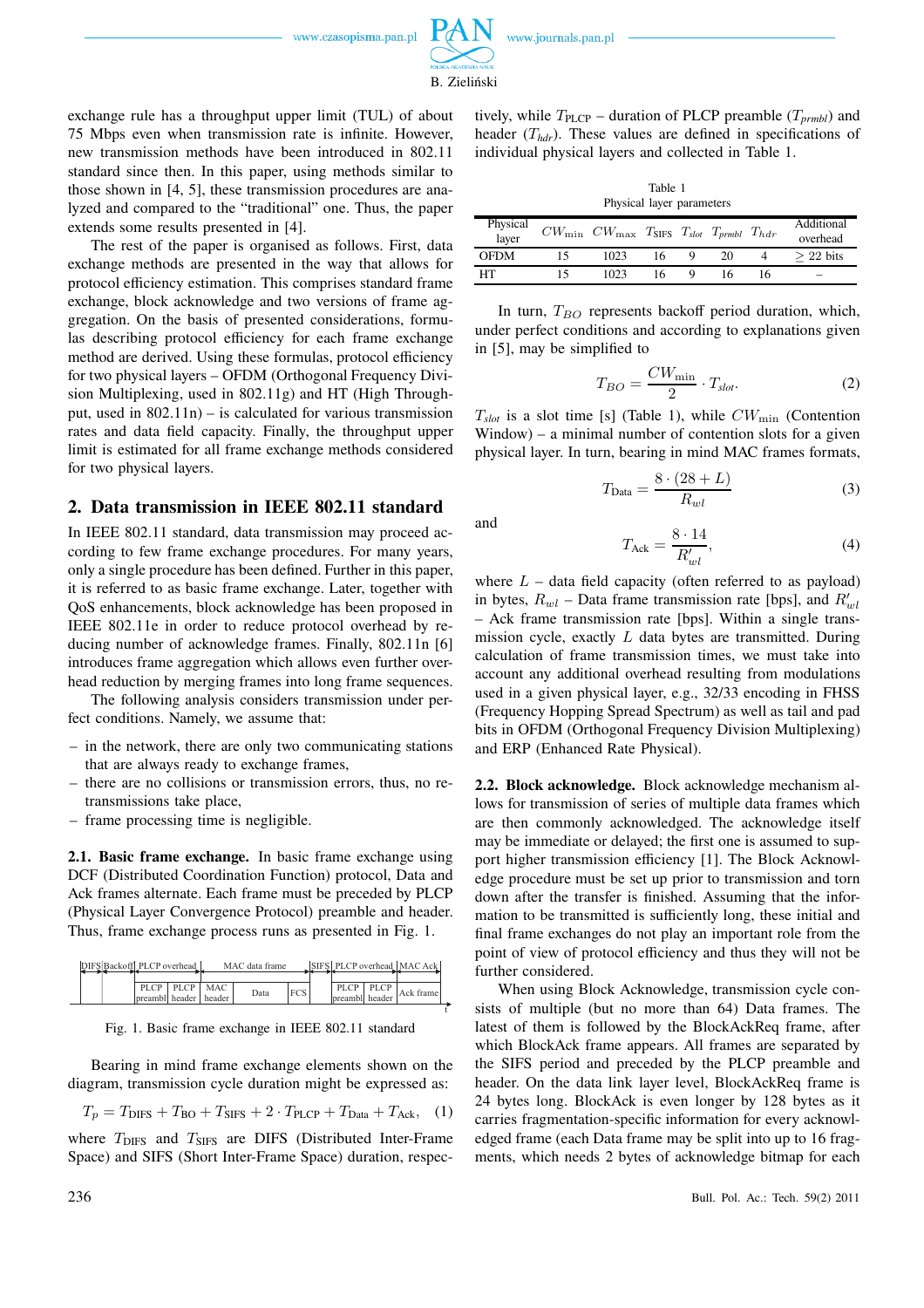

*Efficiency analysis of IEEE 802.11 protocol with block acknowledge and frame aggregation*

frame). Information exchange process with block acknowledge is explained in Fig. 2.

| Data frame      |             |       | Data frame<br>#k |                                                                                                                     | BlockAckReq<br>frame |             |  |  | BlockAck<br>frame |  |       |  |
|-----------------|-------------|-------|------------------|---------------------------------------------------------------------------------------------------------------------|----------------------|-------------|--|--|-------------------|--|-------|--|
| S.              | <b>PLCP</b> | Data  |                  | $\therefore$ $\frac{\infty}{\infty}$ PLCP Data $\frac{\infty}{\infty}$ PLCP BAR $\frac{\infty}{\infty}$ PLCP ovrhd. |                      |             |  |  |                   |  | BA    |  |
|                 | ovrhd.      | frame |                  |                                                                                                                     |                      |             |  |  |                   |  | frame |  |
|                 |             |       |                  |                                                                                                                     |                      |             |  |  |                   |  |       |  |
| $k$ data frames |             |       |                  |                                                                                                                     |                      | acknowledge |  |  |                   |  |       |  |

Fig. 2. Frame exchange in Block Acknowledge procedure

Bearing in mind transmission course described above, transmission cycle length may be expressed as:

$$
T_p = T_{\text{DIFS}} + T_{\text{BO}} + (k+1) \cdot T_{\text{SIFS}} + (k+2) \cdot
$$
  

$$
\cdot T_{\text{PLCP}} + kT_{\text{Data}} + T_{\text{BAR}} + T_{\text{BA}}, \tag{5}
$$

where  $T_{\text{BAR}}$  – transmission time of a BlockAckReq frame, equal to

$$
T_{\text{BAR}} = \frac{8 \cdot 24}{R'_{wl}}\tag{6}
$$

and  $T<sub>BA</sub>$  – transmission time of a BlockAck frame, equal to

$$
T_{BA} = \frac{8 \cdot (24 + 128)}{R'_{wl}}.\t(7)
$$

Assuming constant Data frame length,  $L_D = k \cdot L$  data bytes are sent within a single transmission cycle.

**2.3. Frame aggregation.** Frame aggregation is introduced to reduce the PLCP overhead. As the PLCP frame format is set, the only way to reduce the overhead is using a single preamble and header for multiple Data frames. It is especially important for high transmission rates, because PLCP overhead is always transmitted at the lowest rate defined for a given physical layer. Thus, we can say that preamble and header transmission time is constant, while that of PSDU (Physical layer Service Data Unit) decreases with an increasing transmission rate. Therefore, the protocol overhead increases, while its efficiency – decreases. In order to avoid it, in IEEE 802.11n standard two aggregation methods are proposed: A-MSDU (MAC Service Data Unit) and A-MPDU (MAC Protocol Data Unit) [6].

**A-MSDU aggregation.** A-MSDU aggregation, similarly to Block acknowledge, allows for transmission of a series of Data frames, which are then commonly acknowledged. However, while Block acknowledge requires that each frame was an individual unit containing PLCP preamble and header, frame aggregation allows precede the entire series with a single preamble and header, which are common for all the Data frames. MAC header is also common for all these frames. Each of them is completed by a short, individual header.

When using A-MSDU aggregation, transmission cycle consists of a series of subframes containing individual headers. They are preceded by PLCP preamble and header and typical MAC header. All this information is protected by a common FCS (Frame Check Sequence) and acknowledged with a single Ack frame. Information exchange process with A-MSDU aggregation is explained in Fig. 3.

… Data frame #1 Common ovrhd PLCP+MAC Data frame #*k* Ack frame PLCP ovrhd PLCP<br>ovrhd  $MSDU$  ...  $\begin{array}{c|c|c}\n\hline\n\text{Subfr.} & \text{MSDU} & \text{FCS} & \text{PLCP} \\
\hline\n\text{bdr} & \text{MSDU} & \text{FCS} & \text{with} & \text{frame}\n\end{array}$ DIFS SIFS  $\begin{bmatrix} \infty \\ \infty \end{bmatrix}$  overld hdr and half MSDU  $\begin{bmatrix} 1 & 1 & 1 \end{bmatrix}$  and  $\begin{bmatrix} 1 & 1 & 1 \end{bmatrix}$  and  $\begin{bmatrix} 1 & 1 & 1 \end{bmatrix}$  and  $\begin{bmatrix} 1 & 1 & 1 \end{bmatrix}$  and  $\begin{bmatrix} 1 & 1 & 1 \end{bmatrix}$  and  $\begin{bmatrix} 1 & 1 & 1 \end{bmatrix}$  and  $\begin{bmatrix} 1 & 1$ *t*  $k$  Data frames MAC hdr Subfr. hdr Subfr. MSDU FCS

Fig. 3. Frame exchange in A-MSDU frame aggregation

Bearing in mind the transmission course described above, the transmission cycle length may be expressed as:

$$
T_p = T_{\text{DIFS}} + T_{\text{BO}} + T_{\text{SIFS}} + 2T_{\text{PLCP}} + T_{\text{MAC}} + kT_{\text{SubFr}} + T_{\text{Ack}},
$$
\n(8)

where  $k$  – data block size, while  $T_{\text{MAC}}$  and  $T_{\text{SubFr}}$  – transmission times of MAC header and a subframe with its header, respectively. Bearing in mind their formats,

$$
T_{\text{MAC}} = \frac{8 \cdot 28}{R_{wl}} \tag{9}
$$

and

$$
T_{\text{SubFr}} = \frac{8 \cdot 4 \cdot \left[ \frac{14 + L}{4} \right]}{R_{wl}}.
$$
 (10)

The length of an aggregated frame is limited to 3839 or 7935 bytes, depending on capabilities of communicating stations. This limit may alter the number and length of subframes in two ways.

In the first method, the sender collects MSDU units of a constant size until the remaining buffer space is not sufficient to place a new unit. In this case, the number of aggregated frames equals to

$$
k = \left\lfloor \frac{L_{\text{max}}}{4 \left\lceil \frac{14 + L}{4} \right\rceil} \right\rfloor, \tag{11}
$$

thus, the number of data bytes transmitted within a transmission cycle equals to I

$$
L_D = k \cdot L = \left\lfloor \frac{L_{\text{max}}}{4 \left\lceil \frac{14 + L}{4} \right\rceil} \right\rfloor \cdot L. \tag{12}
$$

In the second method, the sender collects MSDU units, and when the remaining buffer space is not sufficient to place a new unit, a shorter unit is added. Its length is selected so that the limit of an aggregated frame is utilised entirely. This variant is less real because of possible difficulties in its implementation. However, as it allows utilise frame length limit more efficiently, it should support higher efficiency. The number of aggregated MSDU units equals to

$$
k = \left\lceil \frac{L_{\text{max}}}{4\left\lceil \frac{14 + L}{4} \right\rceil} \right\rceil,\tag{13}
$$

while the number of data bytes transmitted within a transmission cycle equals to  $L_{\text{max}}$  decreased by organisation information (subframe headers and stuff bytes). As a result,

$$
L_D = L_{\text{max}} - \left[ \frac{L_{\text{max}}}{4 \left\lceil \frac{14 + L}{4} \right\rceil} \right] \cdot \left( 4 \left\lceil \frac{14 + L}{4} \right\rceil - L \right) - 14. (14)
$$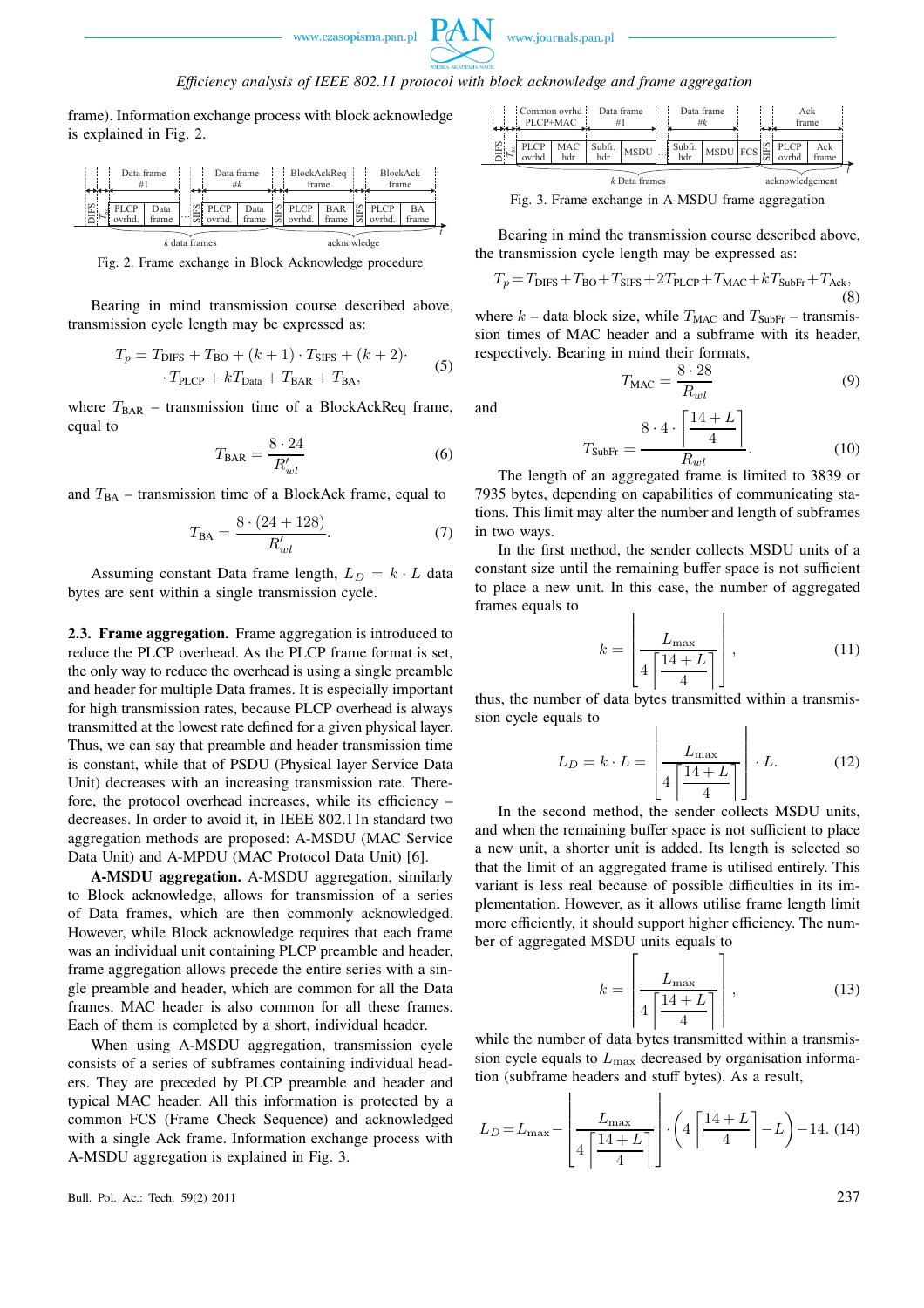

B. Zieliński

Regardless of A-MSDU data field capacity, the total length of the aggregated frame equals always to  $L_{\text{max}}$ .

**A-MPDU aggregation.** When using A-MPDU aggregation, transmission cycle consists of a block of Data frames. Entire block is preceded with only a single PCLP preamble and header. The Data frames are transmitted immediately one after another, without even a SIFS gap. The cycle ends with a slightly modified block acknowledge. In A-MPDU aggregation, BlockAckReq frame is not necessary because aggregation forces the use of block acknowledge. Besides, A-MPDU aggregation does not allow fragmentation, thus, BlockAck frame is substantially shorter than that of Block Acknowledge mechanism. The number of aggregated frames may not exceed 64, and the total length of an aggregated frame may not exceed 65535 bytes. Frame exchange process with A-MPDU aggregation is explained in Fig. 4.



Fig. 4. Frame exchange in A-MPDU frame aggregation

Bearing in mind transmission course described above, transmission cycle length may be expressed as:

$$
T_p = T_{\text{DIFS}} + T_{\text{BO}} + T_{\text{SIFS}} + 2 \cdot T_{\text{PLCP}} + kT'_{\text{Data}} + T'_{\text{BA}}, (15)
$$

where  $k$  – data block size,  $T'_{\text{Data}}$  represents Data frame transmission time with aggregation overhead:

$$
T'_{\text{Data}} = \frac{8 \cdot \left(4 + 28 + 4\left\lceil \frac{L}{4} \right\rceil\right)}{R'_{wl}}
$$
(16)

 $T'_{BA}$  represents transmission time of a modified BlockAck frame, equal to

$$
T'_{BA} = \frac{8 \cdot (24 + 8)}{R'_{wl}}.\tag{17}
$$

Number of aggregated frames may not exceed 64, and the total length of the aggregated frame may not exceed 65535 bytes.

#### **3. Protocol efficiency analysis**

For each frame exchange method aforementioned, we can calculate an effective throughput dividing the total data length transmitted within a transmission cycle by the cycle duration:

$$
V_{ef} = \frac{L_D}{T_p}.\tag{18}
$$

In turn, protocol efficiency can be expressed as

$$
\eta = \frac{V_{ef}}{R_{wl}}.\tag{19}
$$

The calculations were performed for two physical layers, namely, OFDM (Orthogonal Frequency Division Multiplexing used in 802.11a/g) and HT (High Throughput used in 802.11n). These two layers are used nowadays – OFDM is more popular while HT allows for higher transmission rates. It does not seem reasonable to consider older physical layers, because most of them is no longer used and – due to relatively low transmission rates – they perform efficiently enough even with basic frame exchange method.

The calculations were done for data field capacity  $(L)$  of:

- 2304 bytes (maximum for 802.11 standard),
- 1500 bytes (maximum for Ethernet, with which 802.11 often interoperates),
- 256 bytes (maximum for AX.25 protocol used in amateur Packet Radio network [7])
- 48 bytes (close to Ethernet minimum or ATM cell size [8]).

During calculations, it was assumed that acknowledge frames are always transmitted at the highest basic transmission rate, not exceeding the rate at which data frame was received. For example, in OFDM physical layers, basic rates are 6, 12 or 24 Mbps.

**3.1. Basic frame exchange.** Calculation results for basic frame exchange and OFDM physical layer is presented in Fig. 5, whereas for HT physical layer – in Fig. 6.

It can be easily seen that the efficiency of basic frame exchange is unsatisfactory. Although it performs sufficiently well for obsolete physical layers – i.e., DSSS and HR-DSSS (802.11b) – where transmission rate does not exceed 11 Mbps, it shows worse performance with OFDM physical layer, especially for higher transmission rates. Indeed, when longest frames are used (2304 data bytes), protocol efficiency on the data link layer degrades from about 94% at the transmission rate of 6 Mbps to less than 70% at 54 Mbps. Similar dependencies can be observed for other considered frame lengths. For the most often used frame length of 1500 data bytes, protocol performance degrades to less than 60% for 54 Mbps. It means that almost half of the transmission rate is lost for protocol overhead. Bearing in mind that we consider data link layer only and no higher layer protocols, we might expect even worse performance of the entire protocol stack. In this case, real transmission rate, even in perfect conditions (no retransmissions), might degrade to about 20–25 Mbps. These values are close to real network achievements.

In the case of HT physical layer (Fig. 6), the situation is dramatic. For transmission rates exceeding 100 Mbps, protocol efficiency for the longest frames falls below 50%. For rates exceeding 300 Mbps, it falls below 25% and for the highest transmission rate of 600 Mbps it equals to about 15%. If shorter frames are used, the situation is obviously worse. Thus, having a high-transmission speed physical layer is not enough to obtain high effective throughput even in perfect conditions. For example, the fastest transmission rate gives only about 90 Mbps effective throughput. Therefore, although the transmission rate is ten times as fast as in OFDM physical layer (54 Mbps), the effective throughput is only 3–4 times faster. It clearly shows that more effective frame exchange methods are really necessary if we want to obtain really high throughput.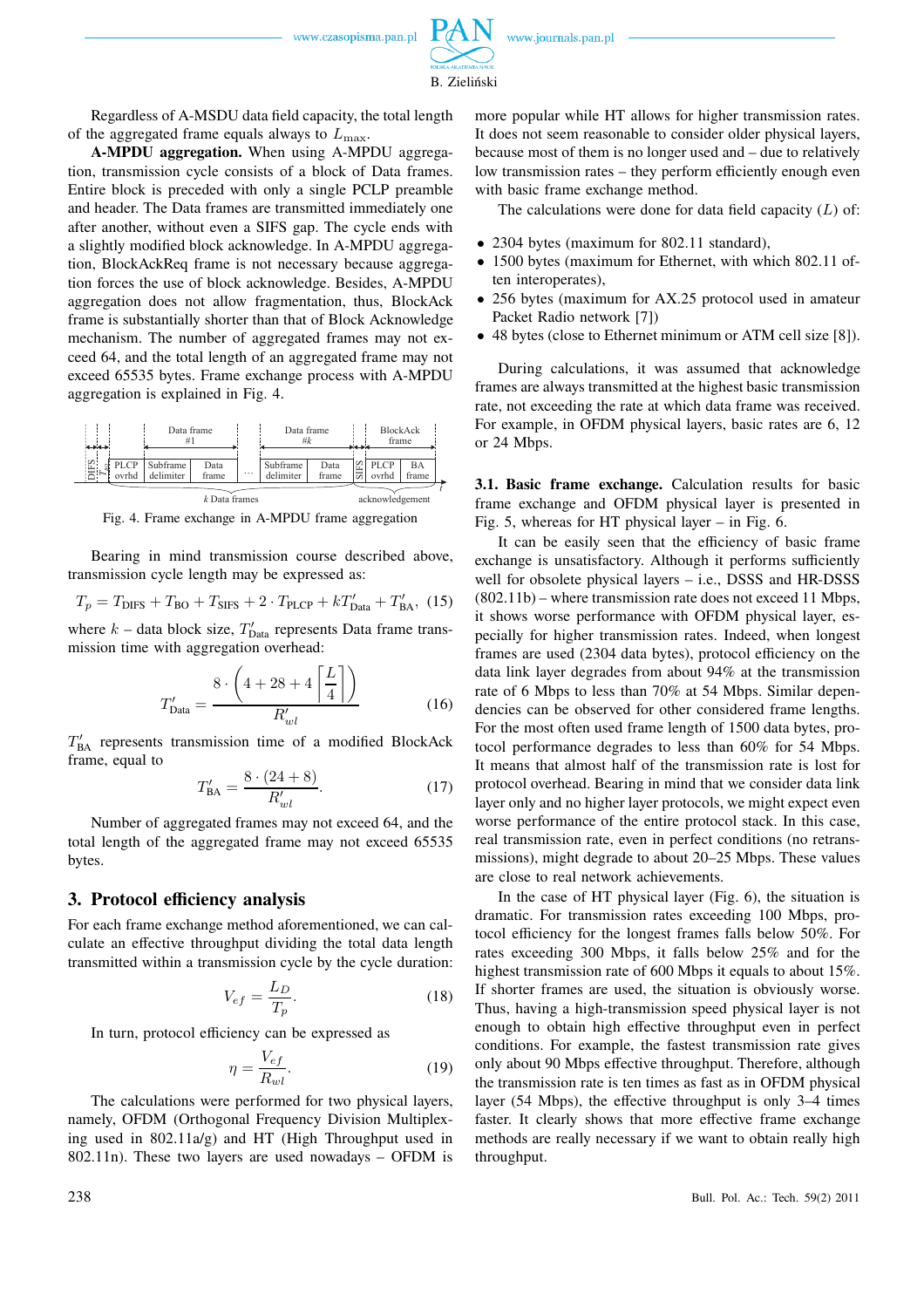

#### *Efficiency analysis of IEEE 802.11 protocol with block acknowledge and frame aggregation*



Fig. 5. 802.11 protocol performance for OFDM physical layer using basic frame exchange



Fig. 6. 802.11 protocol performance for HT physical layer using basic frame exchange

**3.2. Block acknowledge.** Calculation results for block acknowledge with the OFDM physical layer are presented in Fig. 7, while with HT one – in Fig. 8.

It can be easily seen that the block acknowledge significantly increases the efficiency of 802.11 protocol with OFDM physical layer. When using the longest frames (2304 B) we get protocol efficiency of almost 90%, even for the highest transmission rate (54 Mbps); for 1500-bytes frames efficiency is only a little lower. Shorter frames cause visible protocol performance degradation, however, even for 256-bytes frames it is almost 50%. We can therefore say that the block acknowledge is a sufficient mechanism to get satisfactory performance of currently used 802.11a and 802.11g networks.

In the case of HT physical layer, the situation is not that optimistic. At the rates exceeding 100 Mbps, efficiency falls below 90% even when longest frames are used; at the maximum rate of 600 Mbps it falls below 40%. We can therefore say that block acknowledge – although it increases HT-based protocol performance – is not sufficient to assure effective operation of high transmission rate networks, even for the

maximum block size. We can say, that HT physical layer with block acknowledge has similar performance as OFDM physical layer with "traditional", basic frame exchange method.



Fig. 7. 802.11 protocol performance for OFDM physical layer using block acknowledge



Fig. 8. 802.11 protocol performance for HT physical layer using block acknowledge

When the block contains a small number of data frames, block acknowledge may not bring performance grow. Even if we neglect overhead resulting from block acknowledge setup and teardown, block acknowledge frame (BlockAck) is much longer than the "traditional" one (Ack). Thus, it seems necessary to estimate minimum number of data frames for which transmission using block acknowledge increases network performance when compared to basic frame exchange. It shows, that for high transmission rates, e.g., 54 Mbps and above, block acknowledge is more efficient than traditional one even when the block size is  $k \geq 2$ , while for lower rates, e.g., 6 Mbps, when  $k \geq 3$ . This property does not depend on size of data frames. Thus, we can say that block acknowledge should be used whenever possible in order to bring network efficiency improvement.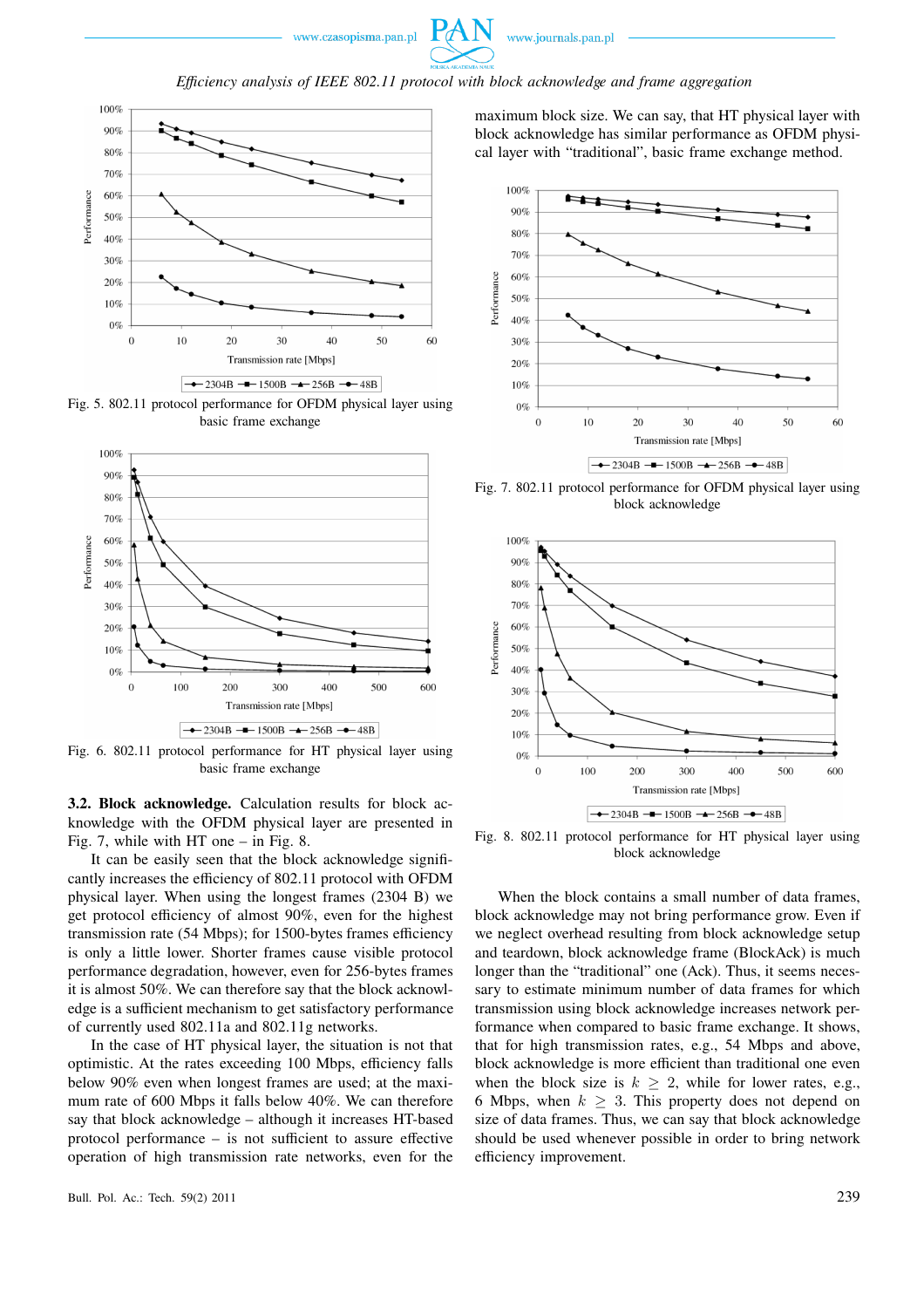

B. Zieliński

**3.3. A-MSDU aggregation.** Calculation results for 802.11 protocol with A-MSDU aggregation in both considered versions and  $L_{\text{max}}$  limited to 3839 bytes are presented in Fig. 9. It shows that the variant with filling up to the limit brings advantage only for long frames (1500 and 2304 data bytes), while for short frames (48 and 256 data bytes) results for both variants are similar, and the curves on the graph overlap on each other. The difference between variants with or without filling up to the limit are most visible at the highest transmission rate (54 Mbps). For frames of 2304 bytes this difference is about 10%, for 1500-bytes frames – about  $5\%$ .



Fig. 9. 802.11 protocol performance for OFDM physical layer using A-MSDU aggregation with filling (d) and without filling (b) for  $L_{\text{max}} = 3839 \text{ B}$ 

Similar results, but performed for  $L_{\text{max}} = 7935$  bytes, are presented in Fig. 10. In this case, differences between both variants are practically invisible and do not exceed 1%. Bearing in mind the results for both limits of the aggregated frame, one can say, that filling mechanism, except few cases, does not bring expected advantage. Taking into consideration possible difficulties in its practical implementation, its application may be regarded as unreasonable.

Calculation results for HT physical layer are presented in Fig. 11. These results were achieved for both aggregated frame length limits, i.e.,  $L_{\text{max}} = 3839$  bytes and  $L_{\text{max}} = 7935$  bytes. As one can see on the graph, higher aggregated frame limit allows for higher protocol performance, however, for high transmission rates it is still relatively low. For example, for the highest transmission rate (600 Mbps), we get only 35% efficiency even if the longest frames (2304 data bytes) are used. Decrease of frame length has only a slight influence on performance – we can get 33% efficiency for 256-bytes frames and 28% for 48-bytes frames. For the lower aggregated frame length limit, the efficiency ranges from 16% to 22% at the highest transmission rate. A-MSDU aggregation is therefore worse than block acknowledge for longer frames, while it is better for shorter ones. As A-MSDU mechanism was introduced in order to increase protocol performance during transmission of short frames, we can say that this goal has been achieved. It should be however noted that block acknowledge allows for transmission, within a transmission cycle, of up to 64 frames of up to 2304 data bytes each, which gives the total of over 140 kbytes. At the highest transmission rate of 600 Mbps, transmission cycle lasts for about 4300  $\mu$ s. A-MSDU aggregation allows for transmission of no more than 7900 bytes within a transmission cycle, which, at the highest rate of 600 Mbps, lasts for about 290  $\mu$ s. Therefore, block acknowledge allows for sending of 18 times more data within 14 times longer time. Thus, we should not be surprised that block acknowledge performs better for longer frames. For shorter frames, its performance is limited by the maximum block size, while for longer frames, more influence results from aggregated frame length limit in A-MSDU aggregation.



Fig. 10. 802.11 protocol performance for OFDM physical layer using A-MSDU aggregation with filling (d) and without filling (b) for  $L_{\text{max}} = 7935 \text{ B}$ 



Fig. 11. 802.11 protocol performance for HT physical layer using A-MSDU aggregation without filling for  $L_{\text{max}} = 3839 \text{ B}$  (4k) and  $L_{\text{max}} = 7935 \text{ B} (8k)$ 

**3.4. A-MPDU aggregation.** Calculation results for A-MPDU aggregation and OFDM physical layer are presented in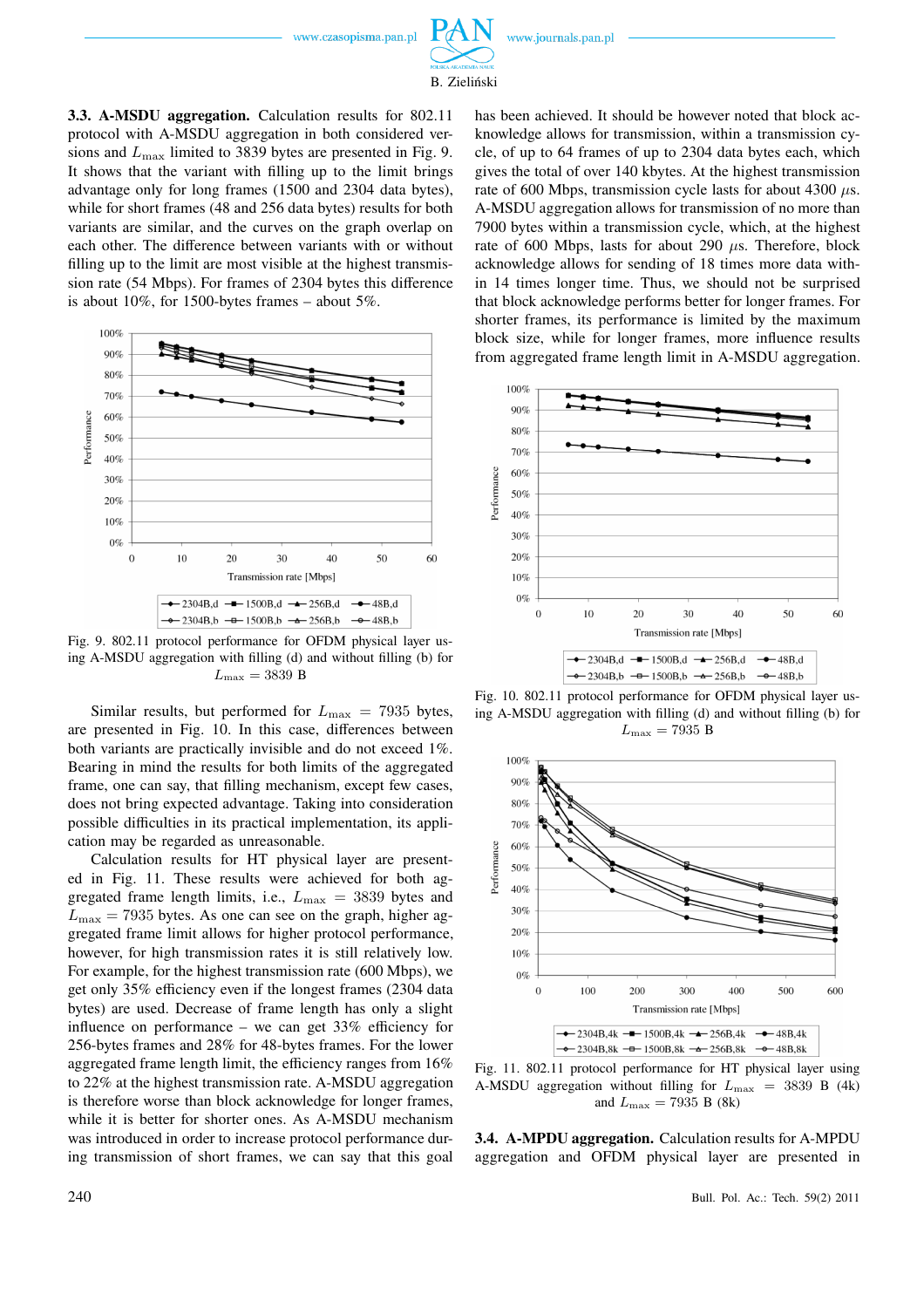

*Efficiency analysis of IEEE 802.11 protocol with block acknowledge and frame aggregation*

 $PA$ 

Fig. 12. For comparison, performance without respect to aggregate frame length limit was also calculated. As we can see on the graph, application of A-MPDU aggregation allows obtain performance of about 95 to 97% for every transmission rates, if only long frames are used. The difference between 1500-bytes and 2304-bytes frames is very small and invisible on the graph. In case of 256-bytes frames, the efficiency is also high – above  $80\%$  – and its decrease with increasing transmission rate is small. For the shortest frames, protocol performance ranges from 45 to 55%, depending on transmission rate.



Fig. 12. 802.11 protocol performance for OFDM physical layer using A-MPDU aggregation with frame length limit (64k) and without limit (b.o.)

Removal of aggregated frame length limit brings some advantages in case of longer frames. Such behaviour is as expected, because it allows transmit a maximum number of frames (64) of any size allowed by the frame format (i.e., no more than 2304 data bytes). When the limit is set, the number of transmitted frames depends on their length. This effect takes place, when frame size exceeds about 1 Kbyte. With increasing frame length, number of aggregated frames decreases.

Calculation results for A-MPDU aggregation and HT physical layer are presented in Fig. 13. For comparison, performance without respect to aggregate frame length limit was also calculated. As we can see on the graph, application of A-MPDU aggregation allows for protocol efficiency over 80%, however, its degradation with increasing transmission rate is visible. For example, for longer frames, i.e., containing 1500 or 2304 data bytes, efficiency drops from about 96% for 6 Mbps to about 80% for 600 Mbps. Removal of aggregated frame length limit allows achieve efficiency of about 85% for 1500-bytes frames and 90% for 2304-bytes ones. In the case of shorter fames, performance is lower and it does not depend on the presence of aggregated frame length limit. For 256-bytes frames, performance degrades from about 86% for 6 Mbps transmission rate to about 50% for 600 Mbps. Similar values for the shortest frames are 55% and 16%, respectively.



Fig. 13. 802.11 protocol performance for HT physical layer using A-MPDU aggregation with frame length limit (64k) and without limit (b.o.)

In the case of HT physical layer, removal of the aggregated frame length limit seems much more promising than for OFDM. We must however remember that when the limit is removed, the network adapter requires more than twice as much memory. For example, for transmission of 64 maximum-size frames, required buffer capacity is about 150 Kbytes. It seems that the cost resulting from limit removal is disproportionately high when compared to obtainable benefits. In some cases however, this cost may be reasonable.

### **4. Throughput upper limit**

It has been proved [4], that throughput upper limit (TUL) exists for 802.11 networks with basic frame exchange. TUL is calculated, assuming also perfect operating conditions (no collisions or transmission errors) and infinitely high transmission rate. In this case, transmission time of all data link layer frames (such as Data, Ack and others) is zero. Thus, during calculation of transmission cycle duration, only PLCP overhead counts, namely,  $T_{\text{SIFS}}, T_{\text{DIFS}}, T_{\text{prmbl}}$  and  $T_{\text{hdr}}$ . Transmission cycle duration does not therefore depend on Data frame length, or – to be more precise – on data field capacity. However, TUL does depend on it, because it influences on number of data bytes transmitted within a cycle.

Calculated TUL values for OFDM physical layer (compatible with IEEE 802.11a and 802.11g standards) are collected in Table 2. Calculations were performed for data field capacity of 2304, 1500, 256 and 48 bytes.

Table 2 Throughput upper limit for OFDM physical layer [Mbps]

| Frame<br>length $[B]$ |        |        | Basic BlockAck A-MSDU (4k) A-MSDU (8k) A-MPDU |        |         |
|-----------------------|--------|--------|-----------------------------------------------|--------|---------|
| 2304                  | 117.78 | 434.25 | 111.37                                        | 184.12 | 3119.12 |
| 1500                  | 76.68  | 282.72 | 145.02                                        | 183.35 | 3093.61 |
| 256                   | 13.09  | 48.25  | 173.24                                        | 174.07 | 791.98  |
| 48                    | 2.45   | 9.05   | 136.89                                        | 139.26 | 148.50  |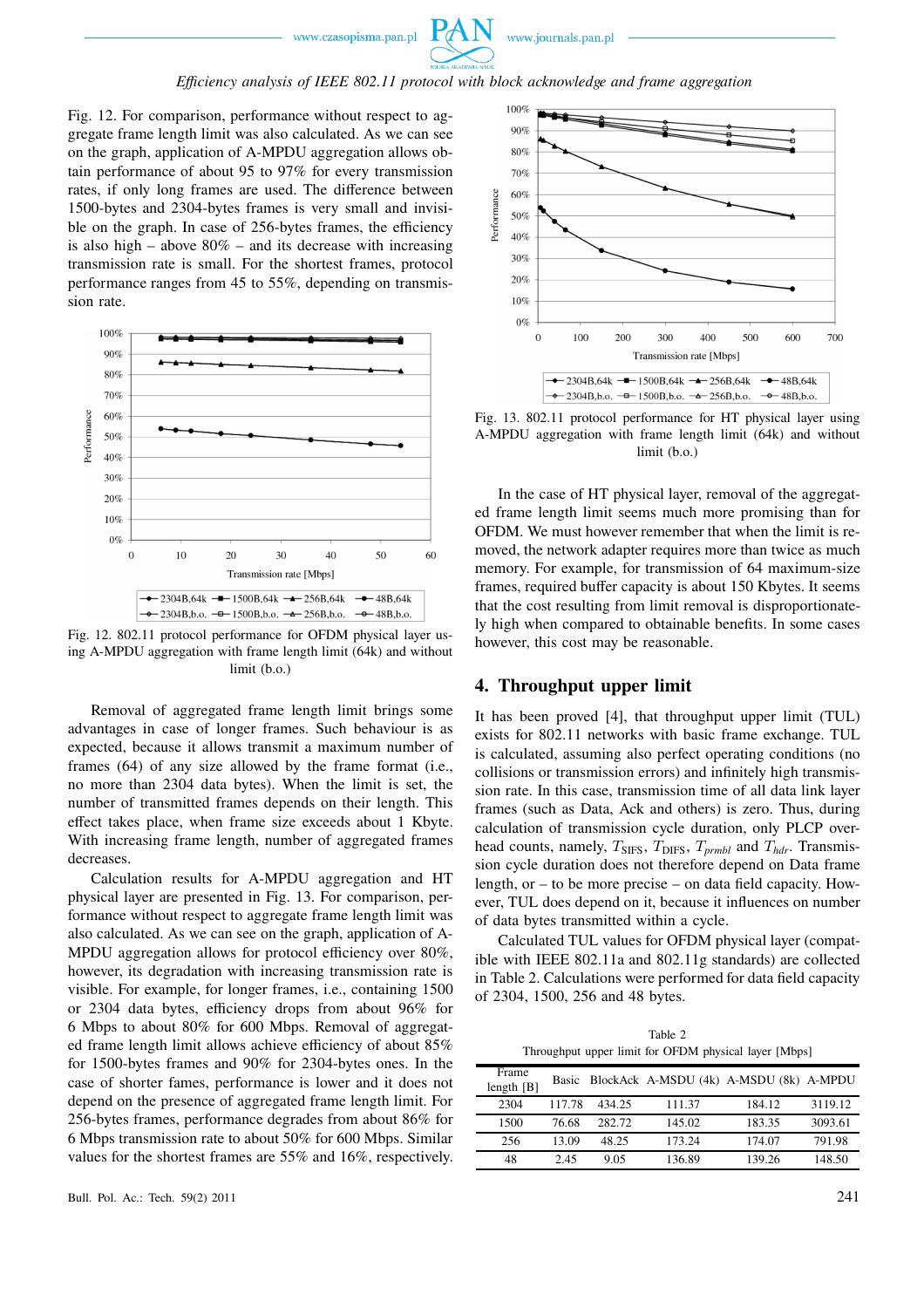

B. Zieliński

The following data exchange methods were considered:

- basic (DCF),
- block acknowledge with block length set to  $k = 64$  frames,
- A-MSDU aggregation with aggregated frame length limit set to  $L_{\text{max}} = 3839$  bytes (4k),
- A-MSDU aggregation with aggregated frame length limit set to  $L_{\text{max}} = 7935$  bytes (8k),
- A-MPDU aggregation with aggregated frame length limit set to 65535 bytes and block size limited to  $k = 64$  frames.

As it is shown in Table 2, the basic data exchange method in 802.11 standard limits TUL to about 118 Mbps, but only when longest possible frames are used. Decrease of frame length to 1500 bytes causes TUL fall down to about 75 Mbps. It can be easily seen that this method does not ensure effective use of HT physical layer capabilities. Even OFDM physical layer, in some cases, cannot be effectively utilised.

When block acknowledge is used, TUL is almost 4 times as high as for basic method. Using longest frames, we can get TUL of 434 Mbps, while with 1500-bytes frames – about 283 Mpbs. We can therefore assume that block acknowledge allows effectively utilise OFDM layer capabilities, however, for HT layer it is not sufficient.

Unlike expected, A-MSDU aggregation for the longest frames not only does not bring advantages, but it can even make network achievements worse – when  $L_{\text{max}} = 3839$ bytes, TUL is even lower than for basic method. It is caused by larger overhead resulting from aggregation, but, despite aggregation, only a single maximum-size frame (2304 bytes) can be sent. However, for shorter frames, e.g., 1500-bytes long, TUL is twice as high as for basic method. When  $L_{\text{max}}$  increases to 7935 bytes, network performance is much better, but still below the capabilities of block acknowledge. Performance does not practically depend on payload size.

A-MSDU aggregation, however, shows high efficiency for shorter frames – TUL is about 135 to 140 Mbps for 48-bytes frames and 173 to 174 Mbps for 256-bytes ones. Similar results for both basic method and block acknowledge are much below these numbers. Thus, we can say that A-MSDU aggregation allows increase network efficiency while transmitting short frames. Nevertheless, it does not ensure effective usage of HT physical layer capabilities, despite they correspond to each other as both are defined in 802.11n standard.

A-MPDU aggregation shows the best performance of all considered transmission methods – TUL for 256-bytes frames exceeds 700 Mbps, while for the longest ones reaches over 3 Gbps. Even for the shortest frames this method is most effective. We can therefore say that A-MPDU aggregation allows effectively utilise transmission rates defined for HT physical layer. It could possibly allow effectively utilise future solutions with even higher transmission rates.

Calculated TUL values for HT physical layer (compatible with IEEE 802.11n standard) are collected in Table 3.

The results are slightly worse than those for OFDM, because physical layer preamble and header are longer than in OFDM. It increases protocol overhead and decreases its efficiency. Nevertheless, the relations between individual results are the same as for OFDM physical layer.

| Table 3                                             |  |
|-----------------------------------------------------|--|
| Throughput upper limit for HT physical layer [Mbps] |  |

| Frame<br>length $[B]$ |        |        | Basic BlockAck A-MSDU (4k) A-MSDU (8k) A-MPDU |        |         |
|-----------------------|--------|--------|-----------------------------------------------|--------|---------|
| 2304                  | 106.85 | 363.58 | 101.55                                        | 167.89 | 2844.16 |
| 1500                  | 69.57  | 236.71 | 132.23                                        | 167.18 | 2820.89 |
| 256                   | 11.87  | 40.40  | 157.97                                        | 158.72 | 722.16  |
| 48                    | 223    | 7 57   | 124.83                                        | 126.99 | 135.40  |

## **5. Summary and conclusions**

Presented results show that the modifications of data link layer in IEEE 802.11 standard were really necessary. In fact, without presented enhancements, the protocol efficiency would be lower and lower for each new physical layer. Thus, effective throughput would not rise as high as expected, because it would still be limited to a relatively low value that would make physical layer utilisation ineffective, and its deployment – useless. With the new frame exchange methods, protocol performance is much better, and the effective throughput observed by a used is also higher.

It must be noticed, however, that the presented calculations are done for perfect conditions that are far from the real network operating conditions. Nevertheless, such conditions are not impossible, e.g., in a small home network. It would be, however, interesting how the frame exchange procedures that have been analysed in the paper behave in a real network. Such results can be achieved using computer simulations, but still more accurate results could be obtained in an experimental network. However, the results may depend on network hardware and software used for tests. For example, today's access points and network adapters compatible with 802.11n draft standard typically do not allow reach transmission rates higher than 300 Mbps, which is only a half of what is defined in the standard. Another fact is that protocol parameters like block size, number of aggregated frames and so on might be limited by some network equipment. Therefore, presented results should only be considered as a reference point for further research that takes into account the influence of real network environment and network devices properties. Nevertheless, they still show how much depends on the protocol architecture and the cross-layer optimization of the network layers.

#### **REFERENCES**

- [1] IEEE Std 802.11TM-2007, *IEEE Standard for Information Technology – Telecommunications and Information Exchange between Systems – Local and Metropolitan Area Networks – Specific Requirements. Part 11: Wireless LAN Medium Access Control (MAC) and Physical Layer (PHY) Specifications*, IEEE, New York, 2007.
- [2] IEEE Std 802.15.3TM-2003: *IEEE Standard for Information Technology – Telecommunications and Information Exchange*